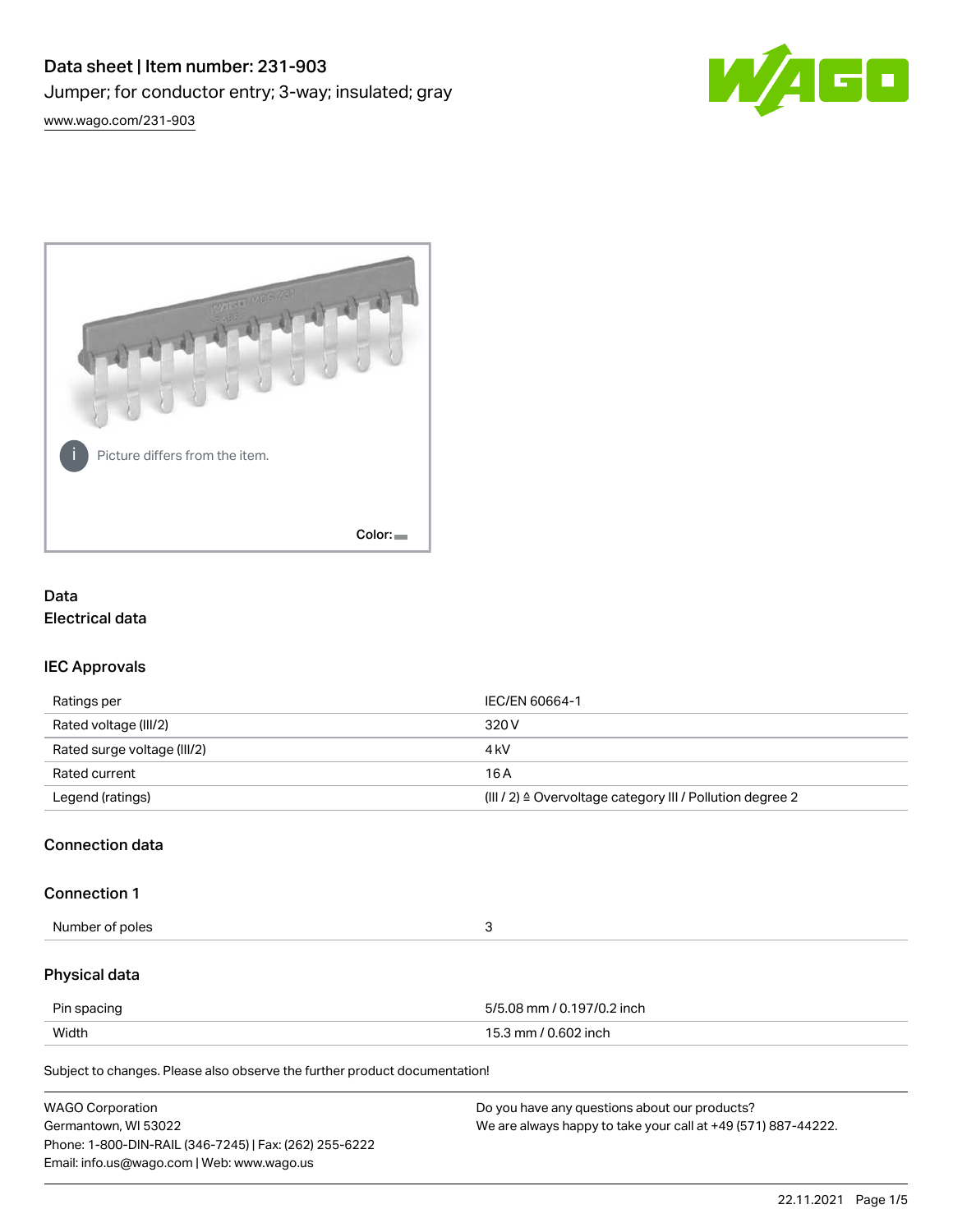[www.wago.com/231-903](http://www.wago.com/231-903)



Depth 6.15 mm / 0.242 inch

Mechanical data

Suitable for male and female connectors with CAGE CLAMP<sup>®</sup> connection

# Material data

| Color                       | gray             |
|-----------------------------|------------------|
| Material group              |                  |
| Insulation material         | Polyamide (PA66) |
| Flammability class per UL94 | V0               |
| Fire load                   | $0.008$ MJ       |
| Weight                      | 0.7 <sub>g</sub> |

# Commercial data

| Product Group         | 3 (Multi Conn. System) |
|-----------------------|------------------------|
| PU (SPU)              | 100 (25) Stück         |
| Packaging type        | box                    |
| Country of origin     | DE                     |
| <b>GTIN</b>           | 4045454565848          |
| Customs tariff number | 8536698000             |

### Approvals / Certificates

#### Country specific Approvals

|      |                                 |                                 | Certificate |
|------|---------------------------------|---------------------------------|-------------|
| Logo | Approval                        | <b>Additional Approval Text</b> | name        |
| Æ    | CSA<br>DEKRA Certification B.V. | C <sub>22.2</sub>               | 1466354     |

# Downloads Documentation

| <b>Additional Information</b> |            |        |          |
|-------------------------------|------------|--------|----------|
| Technical explanations        | 2019 Apr 3 | pdf    | Download |
|                               |            | 2.0 MB |          |

Subject to changes. Please also observe the further product documentation!

| <b>WAGO Corporation</b>                                | Do you have any questions about our products?                 |
|--------------------------------------------------------|---------------------------------------------------------------|
| Germantown, WI 53022                                   | We are always happy to take your call at +49 (571) 887-44222. |
| Phone: 1-800-DIN-RAIL (346-7245)   Fax: (262) 255-6222 |                                                               |
| Email: info.us@wago.com   Web: www.wago.us             |                                                               |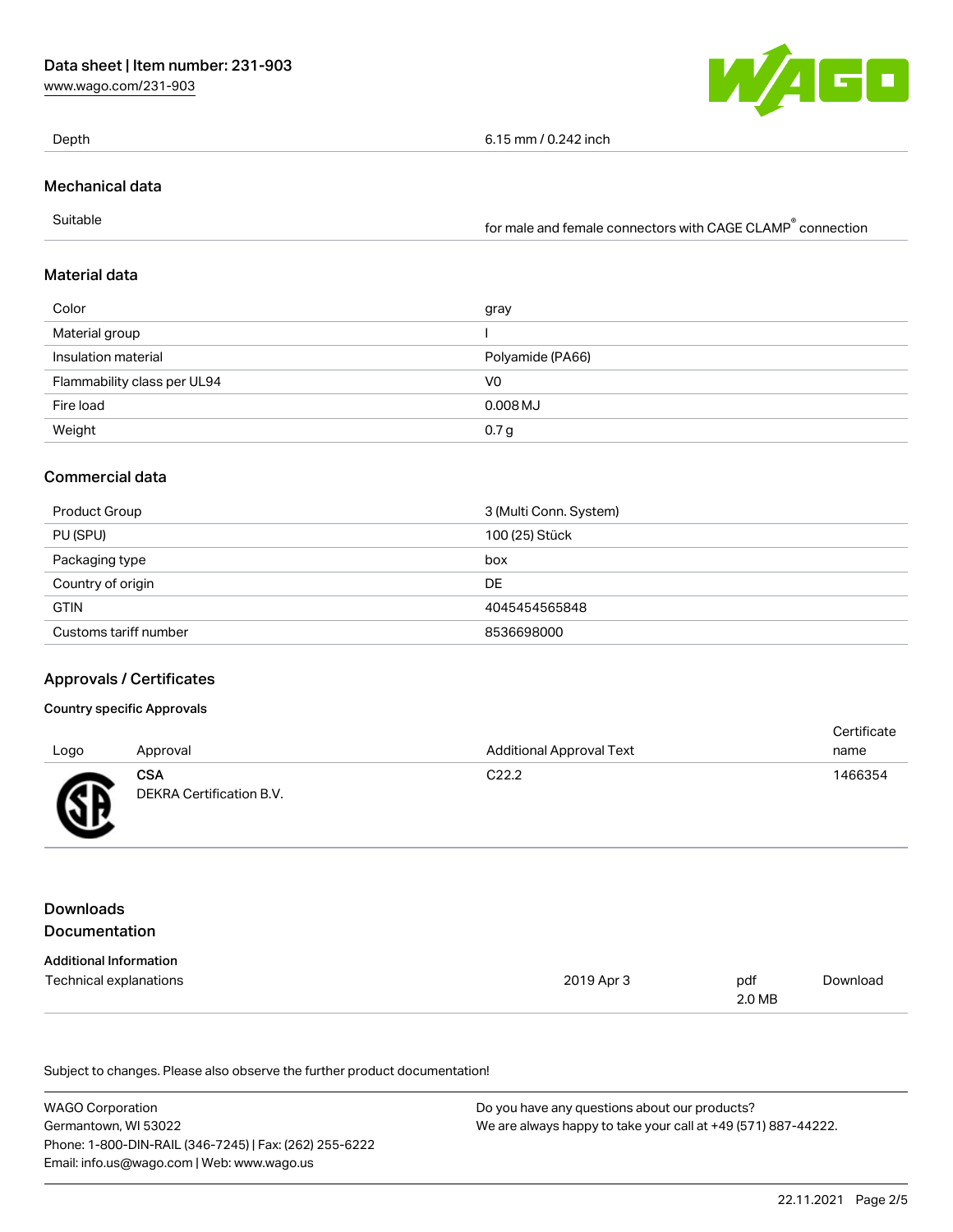# Environmental Product Compliance

Compliance Search

Environmental Product Compliance 231-903 Jumper; for conductor entry; 3-way; insulated; gray



URL [Download](https://www.wago.com/global/d/ComplianceLinkMediaContainer_231-903)

## Installation Notes

Installation



Notice: Insert jumper bar according to direction of symbols.

□ symbol correlates to the direction of the operating slot.

#### Installation



Notice: Insert jumper bar according to direction of symbols.

○ symbol shows direction to conductor entry.

Coding

Subject to changes. Please also observe the further product documentation!

WAGO Corporation Germantown, WI 53022 Phone: 1-800-DIN-RAIL (346-7245) | Fax: (262) 255-6222 Email: info.us@wago.com | Web: www.wago.us

Do you have any questions about our products? We are always happy to take your call at +49 (571) 887-44222.

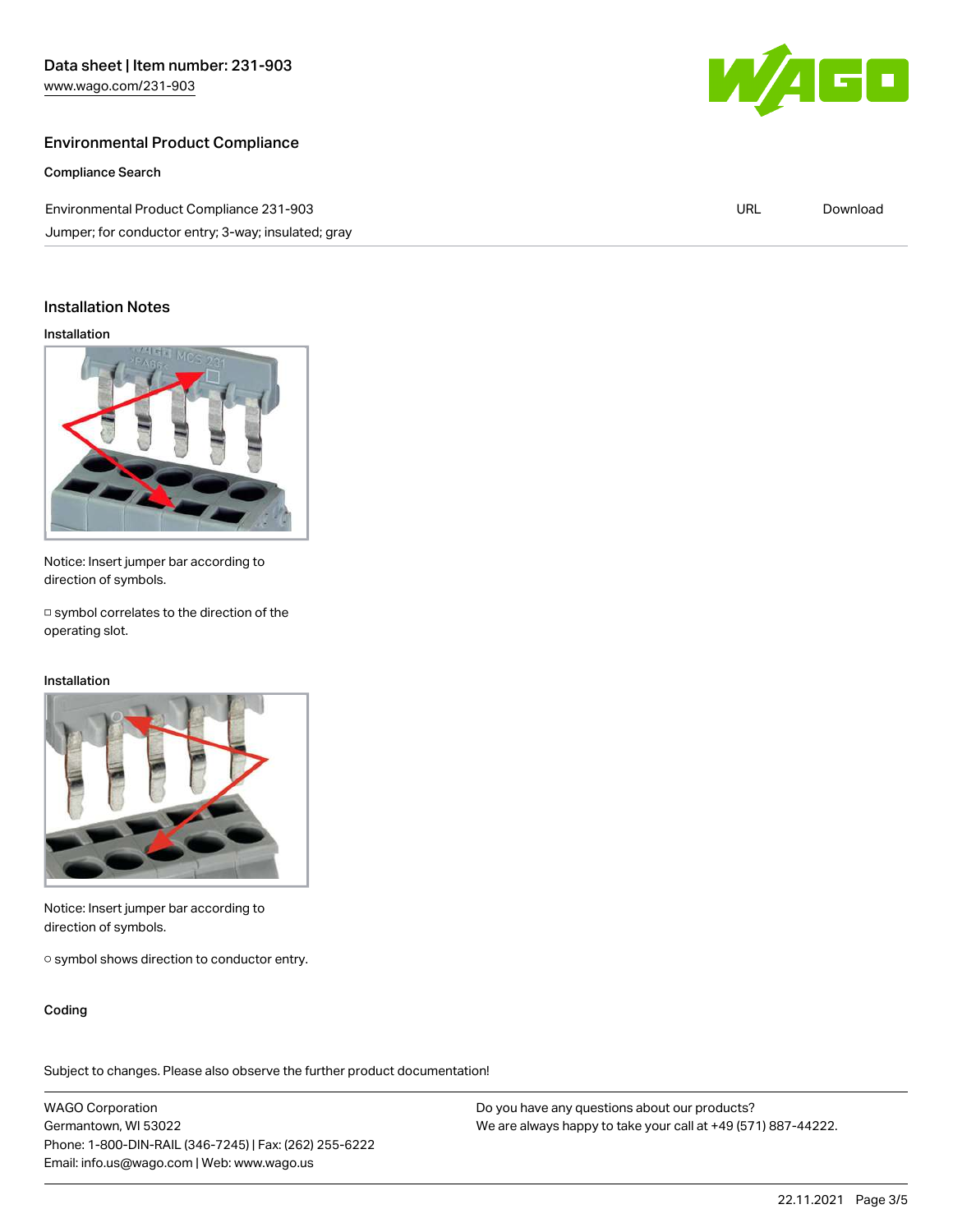# Data sheet | Item number: 231-903

[www.wago.com/231-903](http://www.wago.com/231-903)





Custom comb-style jumper bars are created by breaking off jumper contacts (3 contacts and more).

Installation



Notice: Comb-style jumper bars reduce the conductor cross-section to 1.5 mm² "s" + "fst."

#### Installation



Operating tool for comb-style jumper bars (231-902)

Subject to changes. Please also observe the further product documentation! Application

WAGO Corporation Germantown, WI 53022 Phone: 1-800-DIN-RAIL (346-7245) | Fax: (262) 255-6222 Email: info.us@wago.com | Web: www.wago.us

Do you have any questions about our products? We are always happy to take your call at +49 (571) 887-44222.